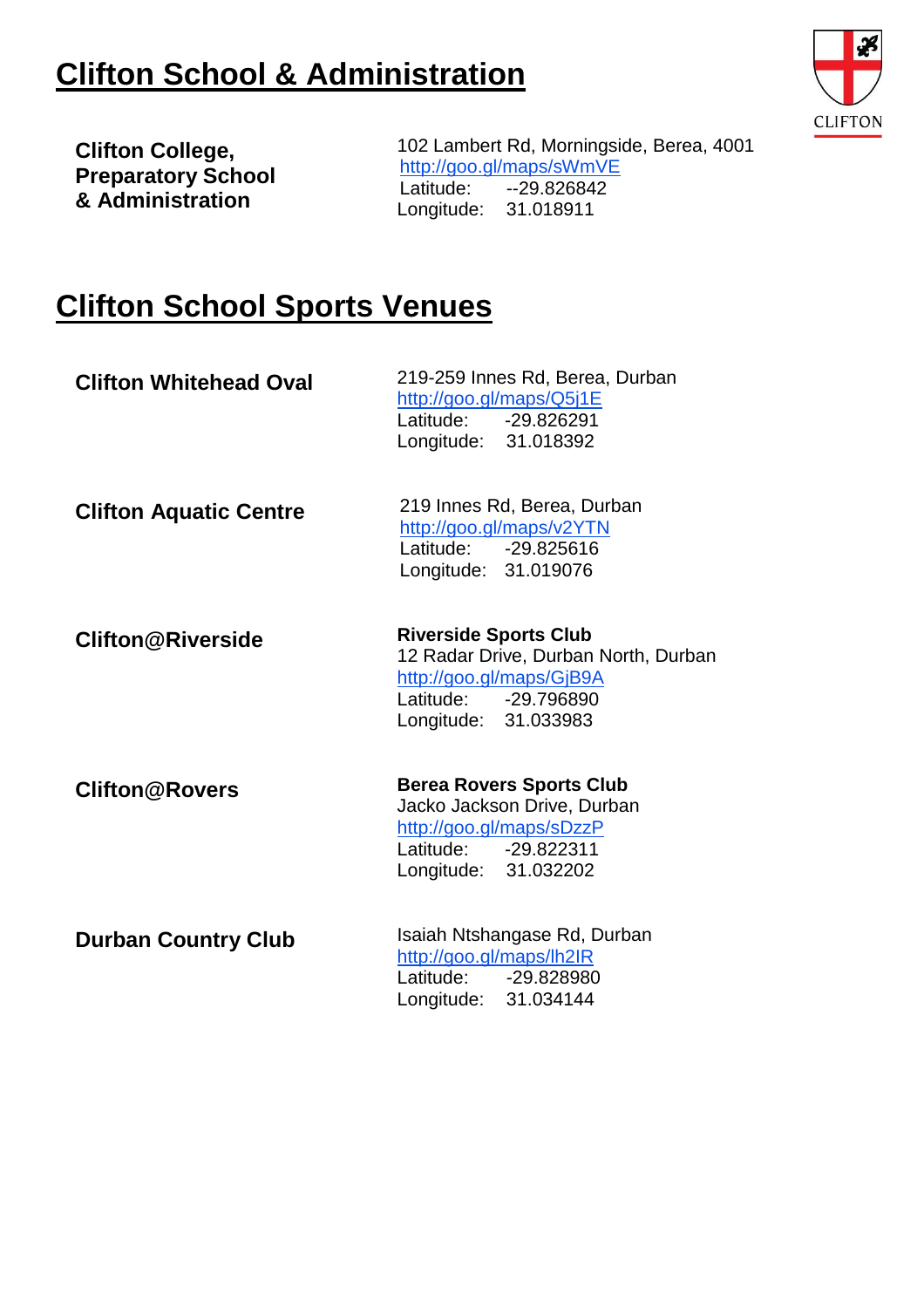

## **Directions to Other Schools & Sports Fields**

| <b>Chelsea Preparatory School</b>            | 30 Chelsea Dr, Durban North<br>http://goo.gl/maps/U6lhX<br>Latitude: -29.787784<br>Longitude: 31.036476                           |  |  |
|----------------------------------------------|-----------------------------------------------------------------------------------------------------------------------------------|--|--|
| <b>Crawford La Lucia</b>                     | 79 Armstrong Ave, Umhlanga, Durban<br>http://goo.gl/maps/jAk1A<br>Latitude: -29.741079<br>Longitude: 31.066072                    |  |  |
| <b>Crawford North Coast</b>                  | Watson Highway, La Mercy, Tongaat<br>http://goo.gl/maps/NRMzn<br>Latitude: -29.591147<br>Longitude: 31.155694                     |  |  |
| <b>Dokkies</b><br>(Penzance Sports Field)    | 321 ZK Mathews Rd, Berea, Durban<br>http://goo.gl/maps/4p42B<br>Latitude:<br>-29.878923<br>Longitude:<br>30.983550                |  |  |
| <b>Durban Girls' College</b>                 | <b>Main Entrance</b><br>586 Musgrave Rd, Durban<br>http://goo.gl/maps/vl2DE<br>Latitude:<br>-29.835069<br>Longitude:<br>31.007345 |  |  |
|                                              | <b>Swimming Pool Entrance</b>                                                                                                     |  |  |
|                                              | Guildford Rd, Berea 4001<br>http://goo.gl/maps/VkckJ<br>-29.835057<br>Latitude:<br>Longitude:<br>31.008845                        |  |  |
| <b>Glenwood Preparatory</b><br><b>School</b> | Bath Rd, Durban<br>http://goo.gl/maps/NYu1J<br>Latitude: -29.860843<br>Longitude: 30.995171                                       |  |  |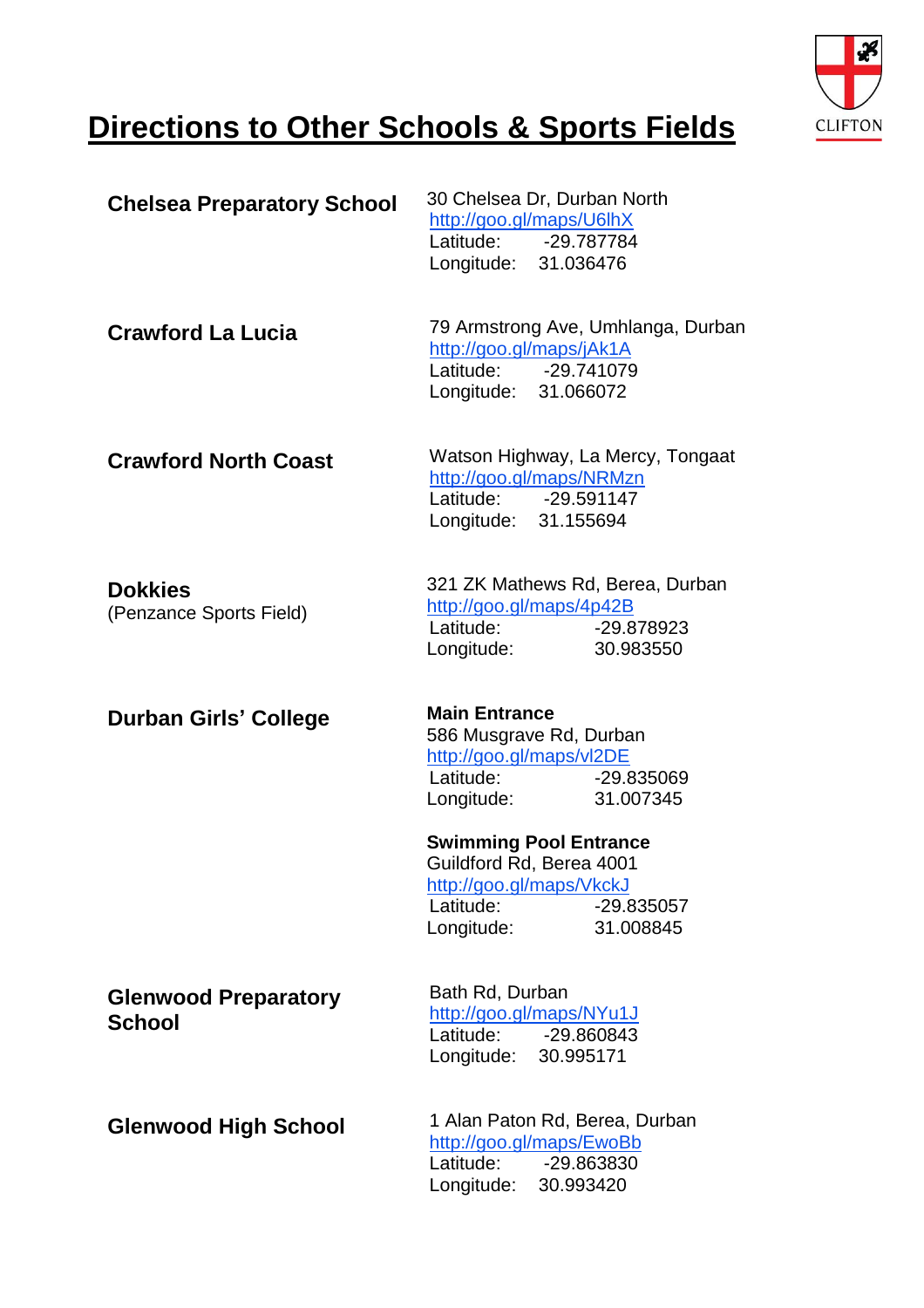| <b>Kearsney College</b>                        | Old Main Rd, Bothas Hill<br>http://goo.gl/maps/ASIhK<br>Latitude: -29.758202<br>Longitude: 30.752458                       |
|------------------------------------------------|----------------------------------------------------------------------------------------------------------------------------|
| <b>Maritzburg College</b>                      | Princess Margaret Dr, Pelham, Pietermaritzburg<br>http://goo.gl/maps/Gxkr4<br>Latitude: -29.615068<br>Longitude: 30.381181 |
| <b>Merchiston Preparatory</b><br><b>School</b> | 324 Bulwer St, Pietermaritzburg<br>http://goo.gl/maps/65mcx<br>Latitude: -29.605499<br>Longitude: 30.387561                |
| <b>Northlands Primary School</b>               | 20 Gleneagles Dr, Durban North<br>http://goo.gl/maps/WIYWC<br>Latitude: -29.784993<br>Longitude: 31.045124                 |
| <b>Penzance Primary School</b>                 | Penzance Rd, Berea<br>http://goo.gl/maps/TVGG0<br>Latitude: -29.875997<br>Longitude: 30.987036                             |
| <b>St Charles</b>                              | Harwin Rd, Scottsville, Pietermaritzburg<br>http://goo.gl/maps/UTqkS<br>Latitude: -29.611204<br>Longitude:<br>30.405450    |
| <b>Thomas More College</b>                     | 15 Sykes Rd, Kloof<br>http://goo.gl/maps/rr4oT<br>Latitude:<br>-29.789130<br>Longitude:<br>30.852700                       |
| <b>Three Schools Astro</b>                     | cnr ZK Mathews Rd & Acton Rd, Berea<br>http://goo.gl/maps/dySE0<br>Latitude:<br>-29.877487<br>Longitude:<br>30.983816      |
| The Wykeham Collegiate                         | 100 Villiers Dr, Pietermaritzburg<br>http://goo.gl/maps/la9Yn<br>Latitude:<br>-29.599955<br>Longitude:<br>30.349434        |